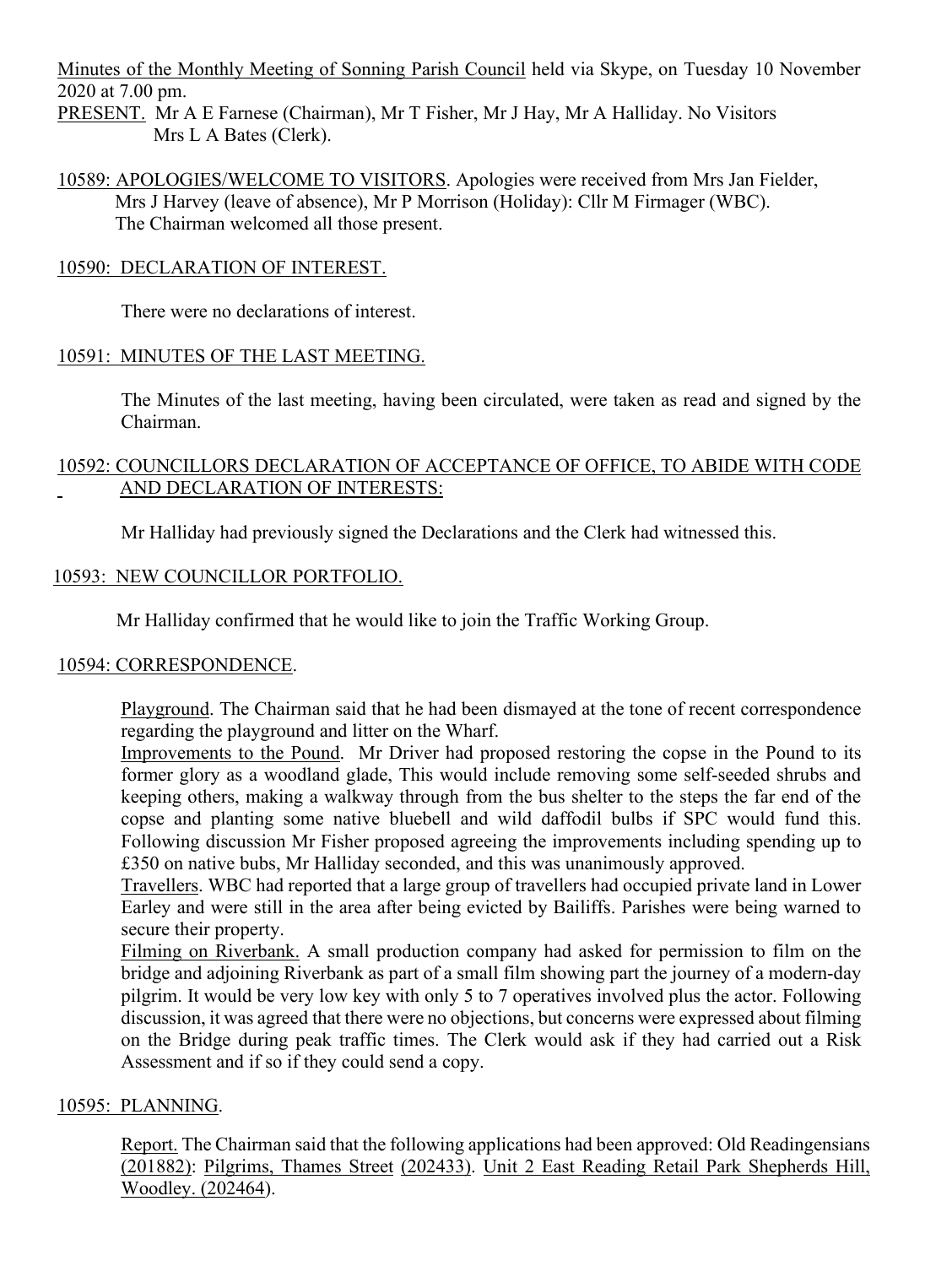# 10595: PLANNING (Con't).

The following applications were ongoing). Land South of Old Bath Road (201833: Holme Park Farm, Holme Park Farm Lane: Sonning Place Pearson Road. (202337).

The following applications had been approved. See above

The following applications had been refused. No refusals.

The following applications had been withdrawn. No applications had been withdrawn.

The following appeal was ongoing: Linkside Duffield Road 19/24/38) **APPEAL** APP/X0360/W/20/3254803

Neighbourhood Plan. Mr Fisher said that the volunteers were being organised into groups considering different aspects (Finance and Grants: Historic Environment & Conservation Area: Landscape & Environment etc.) and this would include research and putting questions together for their section. There was a possibility that the questionnaire would be ready in time for delivery before Christmas.

The following new applications had been received. 17 Pound Lane (202613). Householder application for proposed erection of single storey side extension to garage with insertion of 1 no. roof light. 12/11/20: Little Court Charvil Lane (202620). Householder application for proposed installation of prefabricated timber outbuilding to the rear garden of existing dwelling. 12/11/20

#### 10596: PARISHIONERS QUESTIONS.

There were no questions from parishioners.

# 10597: BOROUGH COUNCILLORS QUESTION TIME.

In the absence of Cllr Firmager there were no questions.

#### 10598: FINANCE.

a) Payment of Accounts. The Mr Morrison proposed, and Mr Fisher seconded making the following payments for October and this was unanimously approved.

| Date     | Cha | Name               | <b>Service Item</b>    | Gross   | <b>VAT</b> | <b>Net</b> | Comm           | Sub-committee         |
|----------|-----|--------------------|------------------------|---------|------------|------------|----------------|-----------------------|
| 01/10/20 | 731 | Fulford            | Tree Hazard Survey     | 1140.00 | 190.00     | 950.00     | <b>REC</b>     | Tree Care             |
|          |     | <b>Dobson</b>      |                        |         |            |            |                |                       |
| 01/10/20 | 732 | Turfleet           | Equip for Rec. M'tnce  | 1272.00 | 212.00     | 1060.00    | <b>REC</b>     | Weed/Feed/Seed        |
| 09/10/20 | 733 | <b>TIVOLI</b>      | Dog Bins April- Sept   | 993.60  | 165.60     | 828.00     | <b>ENVIRON</b> | Dog Bin Empty         |
| 09/10.20 | 734 | Mancey             | Pagoda Repairs         | 1000.00 | 0.00       | 1000.00    | REC.           | Play Equip            |
| 09/10/20 | 735 | Environ            | <b>Wharf Licence</b>   | 61.20   | 0.00       | 61.20      | <b>ENVIRON</b> | Wharf Licence         |
|          |     | Agency             |                        |         |            |            |                |                       |
| 09/10/20 | 736 | Henley Land        | Main Mowing            | 260.00  | 0.00       | 260.00     | <b>REC</b>     | Main Mow              |
| 30/10/20 | 737 | Avoncrop           | Renovation Mix         | 2622.00 | 437.05     | 2184.95    | REC.           | Weed/Feed etc         |
| 30/10/20 | 738 | <b>Steelmakers</b> | Repairs to SLTC Gate   | 600.00  | 100.00     | 500.00     | <b>SPORT</b>   | <b>SLTC Utilities</b> |
| 30/10/20 | 739 | <b>TIVOLI</b>      | Dog Bins Oct           | 165.60  | 27.60      | 138.00     | <b>ENVIRON</b> | Dog Bin Empty         |
| 30/10/20 | 740 | Castle Water       | <b>Allotment Water</b> | 70.96   | 0.00       | 70.96      | <b>ENVIRON</b> | Allot. Water          |
| 30/10/20 | 741 | Castle Water       | Square Water           | 128.72  | 0.00       | 128.72     | <b>SPORT</b>   | Square Water          |
| 30/09/20 | 742 | Castle Water       | Pav. Water             | 428.07  | 0.00       | 428.07     | <b>SPORT</b>   | Pav. Utilities        |
|          |     |                    | <b>TOTAL</b>           | 8742.15 | 1132.25    | 7609.90    |                |                       |

PAYMENT OF ACCOUNTS NOVEMBER (1-31 October '20)

 $\overline{\phantom{a}}$ 

b) Report. The Clerk had circulated a report, which was noted. The Clerk said a draft budget would be circulated for discussion at the December meeting.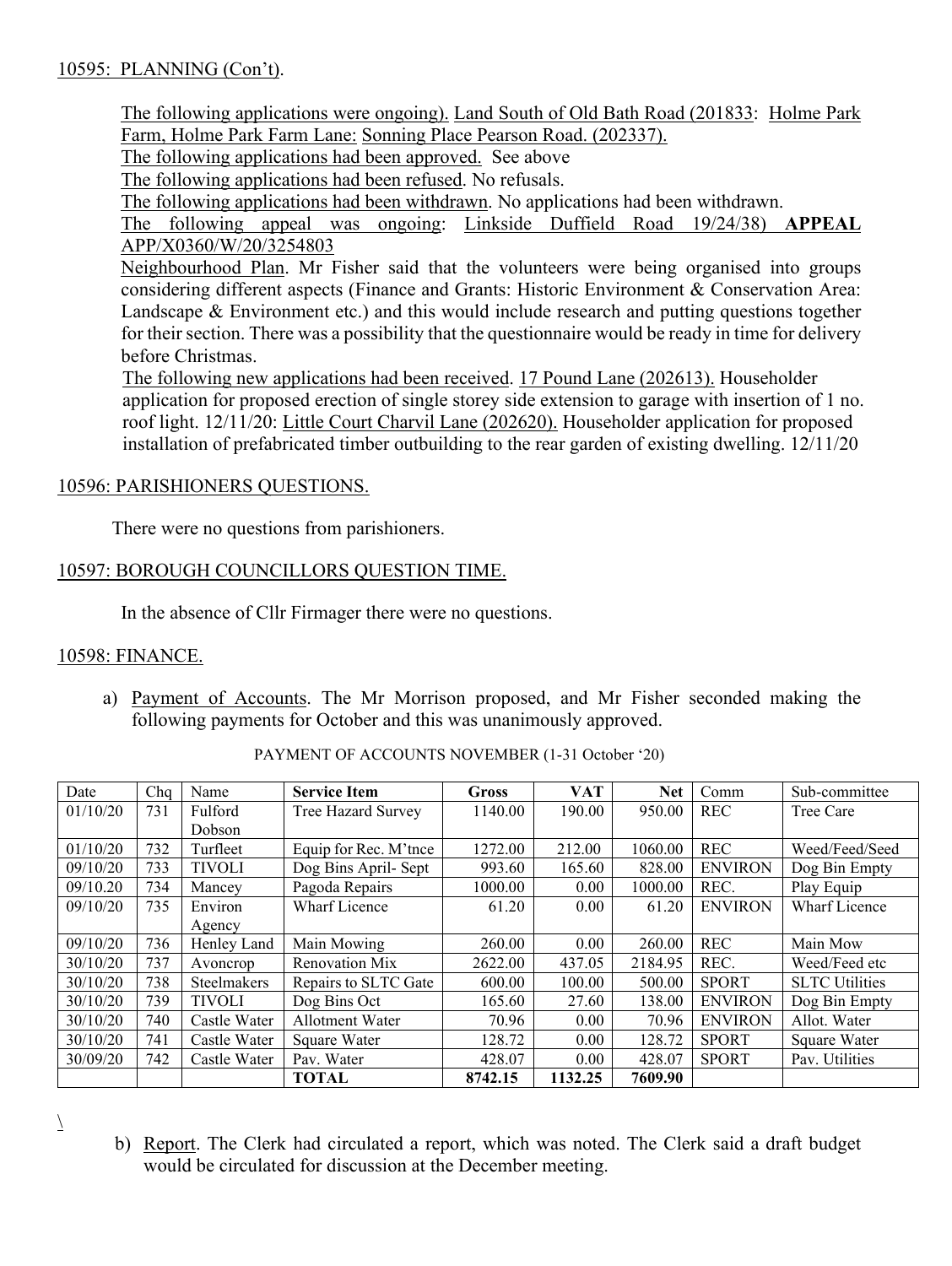#### 10599: HIGHWAYS

Speed Indicators (SID). Mr Fisher said that vehicles numbers were down in Thames Street by 20% on the previous years figures and Pearson Road had been down by a third. Worryingly a vehicle had been recorded doing 60 mph in Pound Lane at 4.10 pm on a Friday afternoon, when children were likely to have still been around. This was something Mr Fisher wanted to take up with Mr Heath and he also wanted to introduce him to Mr Gilmore, who was becoming more and more concerned about speeding and wanted more action. Thanks to Mr Runnalls assistance the SID in Charvil Lane had now been turned to face east and would provide information about traffic leaving Sonning and heading towards to A4 and as it was inside the 20 mph zone should record the speed in the zone. The maximum speed recorded when the SID had been facing Sonning Village had been 45 mph. The manufacturers had said that the camera only recorded the first speed it first recorded. Several members of the Society were becoming concerned about the speed in Sonning and unfortunately the police were not interested in enforcing the 20 mph limit. Mr Halliday asked how this this was known. Mr Fisher explained that he attended the NAG meetings, which the police attended, the Inspector had said that 20 mph zones were self-enforcing, but he hoped that Mr Heath would be more responsive. Mr Heath had already suggested alternative ways of traffic calming. Mr Halliday asked if speed humps had been considered and Mr Fisher said that responses to the traffic questionnaire had been mixed, approximately 50/50, but everything was for discussion. Mr Hulley (Society) had suggested speed cameras in order to get prosecutions, which could help reduce speeding. Mr Halliday asked if the Local Authority were checking speeds, but Mr Fisher said they only carried out random checks due to staffing restrictions Mr Fisher also explained that SPC had agreed a £20,000 contribution for improvements to the existing crossing, but indications were that the cost was likely to be £50,000, the existing crossing was not ideal. Mr Halliday mentioned the recent head-on collision on the Bridge, in which the brickwork had been damaged. Mr Fisher said a driver had jumped the lights in an earlier collision and this was also the cause of this latest crash.

#### 10600: RECREATION AND ENVIRONMENT W.G

- a) Safety Checks. The Chairman said that the playground was locked due to corona restrictions and the exercise machines were on his list to do..
- b) Single Storey Pavilion Architect's fee and Updates. The Parish Council already had planning permission for the two-storey pavilion but, due an inconclusive reply form HMRC to the accountant's letter seeking a clear yes or no answer, insufficient funds and the Covid-19 situation progress had stalled. SCC had requested a meeting, which had been agreed but, having received very detailed plans and engineers working drawings, in advance of the meeting, it had been decided that the full Council needed to consider them, particularly as these had been prepared without instruction form SPC and a fee of £1,000 was being proposed. In order to submit a planning application based on the single storey pavilion the Architect had quoted, £750 to £1,000 to prepare the plans for planning, completing the application forms etc. the WBC planning fee approximately £693, and a bat survey at £350 to £500, all plus VAT. The Chairman said that, including the £1,000 now being asked, SPC had paid out £6,800, and no further forward to building a new pavilion. The VAT position was still unclear. With the current situation there was a lot of uncertainty about the future and meetings were being undertaken via Skype which was less than satisfactory. The Chairman's preference was to wait until it was possible to meet face to face in order to discuss all aspects and agree a way forward. Mr Fisher said that the asset funding had been opened but no money was currently available for pavilions, their priority was providing funds to clubs that had suffered financially during the lockdown and needed assistance to begin playing again. There was no point in applying, however Mr Fisher said that he would be happy to look for other sources of funding. Following discussion. it was agreed not to spend any further money until it was possible to complete the project. And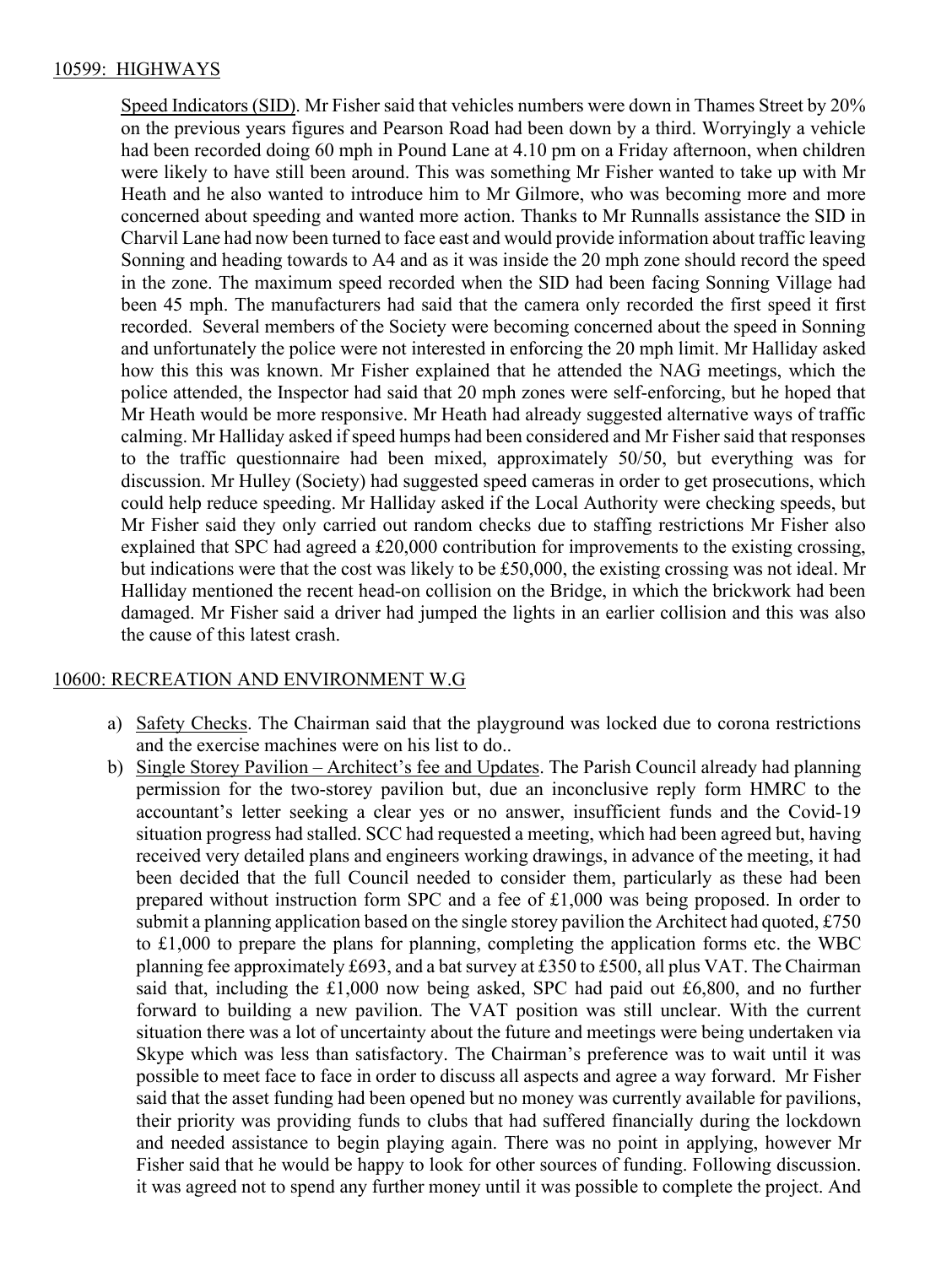Mr Fisher would pass this on to SCC. Mr Fisher then proposed paying the Architects invoice of £1,0000, the Chairman seconded, and this was unanimously approved.

- c) Quotes for Tree Work. Mr Fisher said that he had gone through the Tree Survey and extracted the details for those trees where the recommended deadline was six months. This had been sent to 4 companies dealing with tree work. There were other trees, where the recommended deadline was 12 months, which would be included in the second phase. In the first phase one tree needed an aerial inspection, which would need a further quote, three needed to be felled and Mr Driver had made some suggestions. Mr Halliday asked about a Beech tree in the area next to the raised footway, Mr Fisher said that m Liddiard had planted that tree and he would speak to him
- d) Security Proposals. The Chairman, Mr Fisher and Mr Halliday would meet on site on 21st November at 11.00 am.
- e) SLTC Hedge. Mr Fisher had attended the remote SLTC AGM where the hedge had been discussed. A lot of members liked the hedge, which was a nice visual backdrop, and acted as a windbreak. There was a suggestion that the Club could maintain the hedge and their Chairman was to seek members views. Views about a fence were that it would be out of place, they liked the idea of a native hedge. Work to lower the hedge and reduce the width would be costly and the centre of the hedge was dead, as could be seen on Google. The hedge was unlikely to flourish once this work was done. Mr Collier had reduced the height and width three years previously at a cost of £2,000 and the same would need to be paid again. Henley Landscape had quoted £3275 to remove the existing hedge, dig out stumps, replace with a beech hedge at 60-80 cm in guards and install a net privacy net. Following discussion, it was agreed that the hedge would continue to be costly to maintain, Mr Fisher proposed accepting the quote, Mr Halliday seconded, and this was unanimously approved.
- f) Bus Shelter Quotes. Mr Fisher said that he had two quotes for the repairs, the first to repair the roof and sides was £1070, additionally the quote to repair 2 bus shelters in Pound lane and 1 in Sonning Lane was £1250. The second quote for the bus shelter next to the recreations ground was £600 and £530 for the three other bus shelters. As the weather was deteriorating it had been agreed to have the work done asap and Mr Fisher had accepted the second quote. The contractor had carried out an excellent job and Mr Fisher proposed paying for the work retrospectively, the Chairman seconded, and this was unanimously approved.

# 10601: TECHNICAL SERVICES.

Safety Checks. The Chairman said that there was nothing to report but he would return to inspect the benches on the Wharf.

# 10602: CLIMATE CHANGE.

The Chairman and Mr Fisher had attended a remote meeting of WDALC, there was an interesting agenda including Climate Change. WBC had produced a list of suggestions for reducing climate change, many of them aimed at larger councils. Planting trees was one that could be done, it was understood that WBC had grants for this, and changing the street lighting bulbs to more energy efficient ones which SPC had already carried out on 50% of the street lights under the WBC scheme. Mr Fisher explained the lighting scheme for Mr Halliday's benefit.

# 10603: POLICE & SECURITY.

In the absence of Mrs Fielder there were no figures, but Mr Fisher mentioned the head on crash on the bridge.